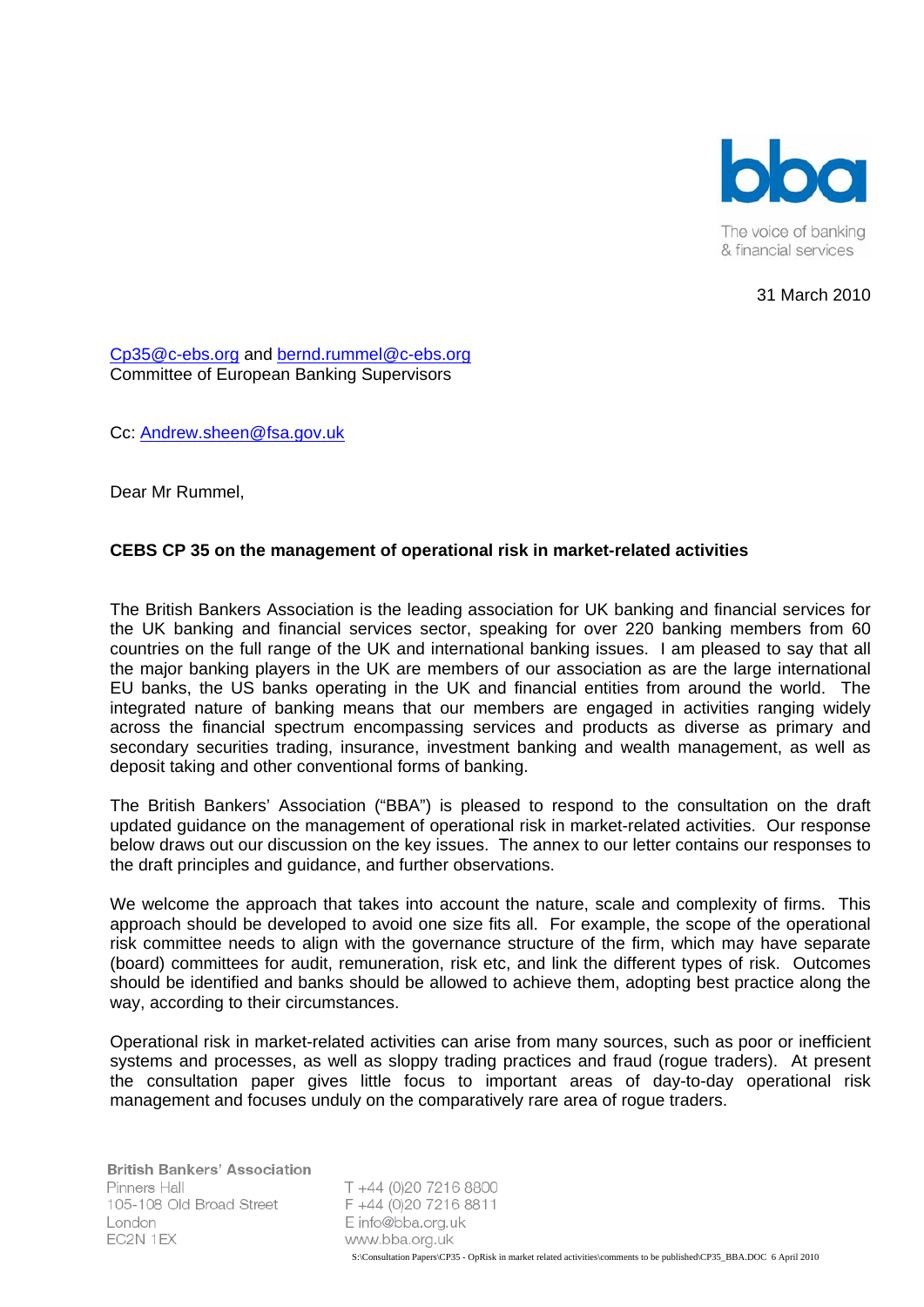## **Key messages**

- 1. There is broad general agreement amongst members that CEBS Consultation Paper 35 is a useful document and we welcome the effort to establish a best-practice framework for the management of operational risk across the industry.
- 2. On the whole, we found the Principles to be relevant and thought-provoking and welcome the effort to "highlight procedures, mechanisms and systems in trading areas that could prevent or mitigate operational risk events". We note your acceptance in paragraph 8 that "the principle of proportionality should be taken into account in the application of the guidelines". For this reason and because practices will vary according to the size, complexity, underlying businesses and geographical footprint of an organization we recommend, in some specific instances, reducing some of the detailed guidance with a view to ensuring the Principles remain generally applicable.
- 3. Principle 14 appears to be at odds with the statement in paragraph 7 that the "content of the paper is limited to the management of operational risks" as it seems to venture into Market and Credit Risk Management practices. It would be helpful to understand the operational risk Principle 14 is trying to address and to discuss the most appropriate controls to manage this. We do not feel this was adequately covered in the Public Hearing.
- 4. In order for these guidelines to be effective in global institutions they will need to be deployed across all regions; this will require the engagement of supervisors, both home and host, outside of the EU. We would welcome clarification on the extent to which this has been undertaken and the response received.
- 5. The current guidelines do not mention any requirement to book trades on a timely basis, although we would regard this as best-practice. This requirement may be inferred from Principle 9, but this Principle in its current form deals only with the requirement to book cash flows and we would observe that in many cases there will be no "day 1" cash-flows associated with a trade.
- 6. In the light of the extent of our comments we request a further consultation period following receipt of the revised draft and feedback table to which you referred in the Public Hearing. We draw to your attention that these comments contain a number of requests for clarification as a consequence, we are therefore unable to provide complete comments at this stage. on the wording of the document and in some cases the underlying intent of the proposal and,

# **Conclusion**

There is much to be welcomed in this paper. However, much is equally in need of clarification. Therefore, we would urge CEBS to issue another consultation between receipt of responses to CP 35 and finalising the guidelines to be implemented by national supervisors.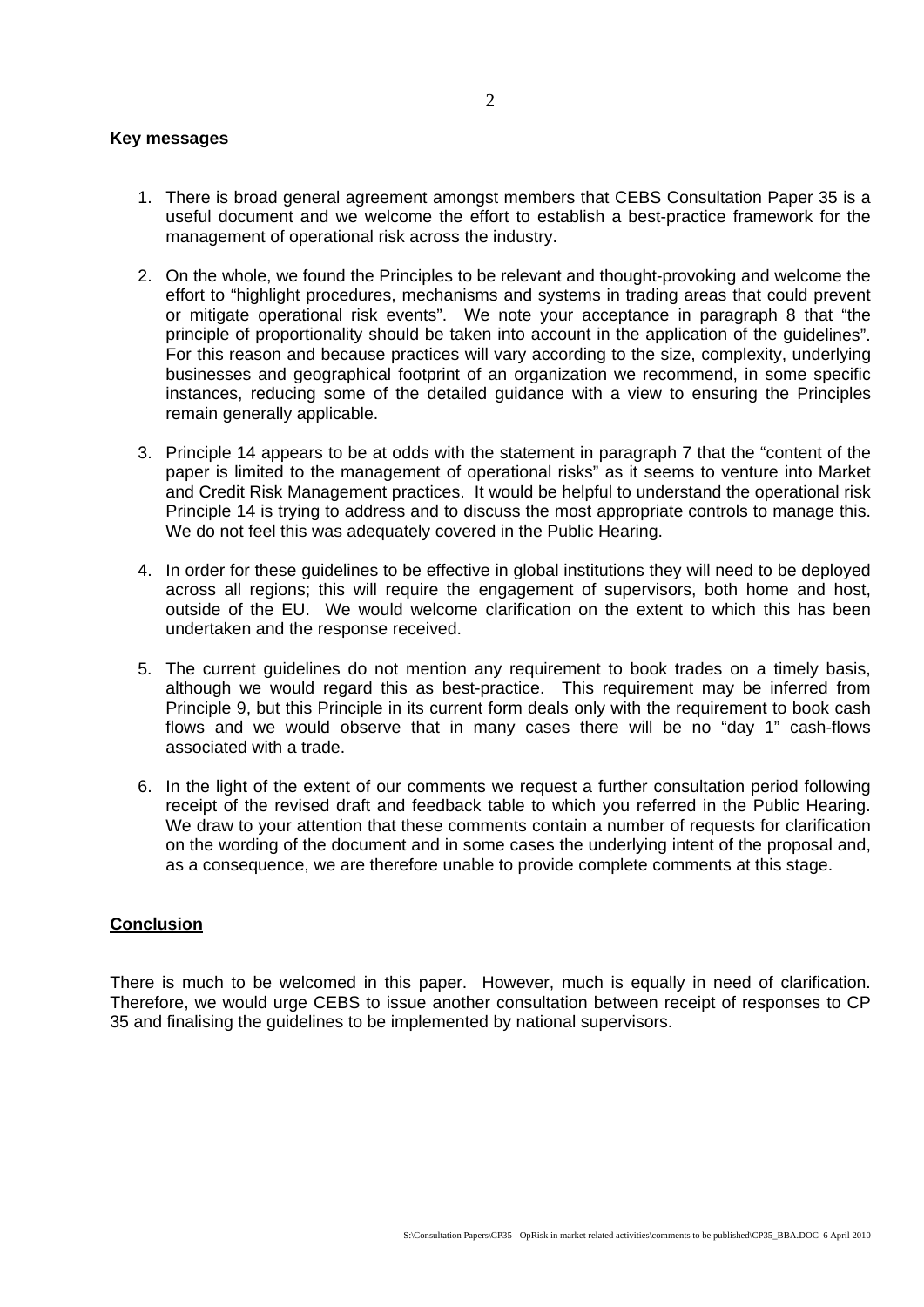by way of email @bba.org.uk We hope that you will find our comments useful. Please contact me  $(i$ rving.henry @bba.org.uk) or telephone on (0) 20 7216 8862 should you require further information.

Yours sincerely,

 $\mathbb{Z}$ 

Director, Prudential Capital and Risk Irving Henry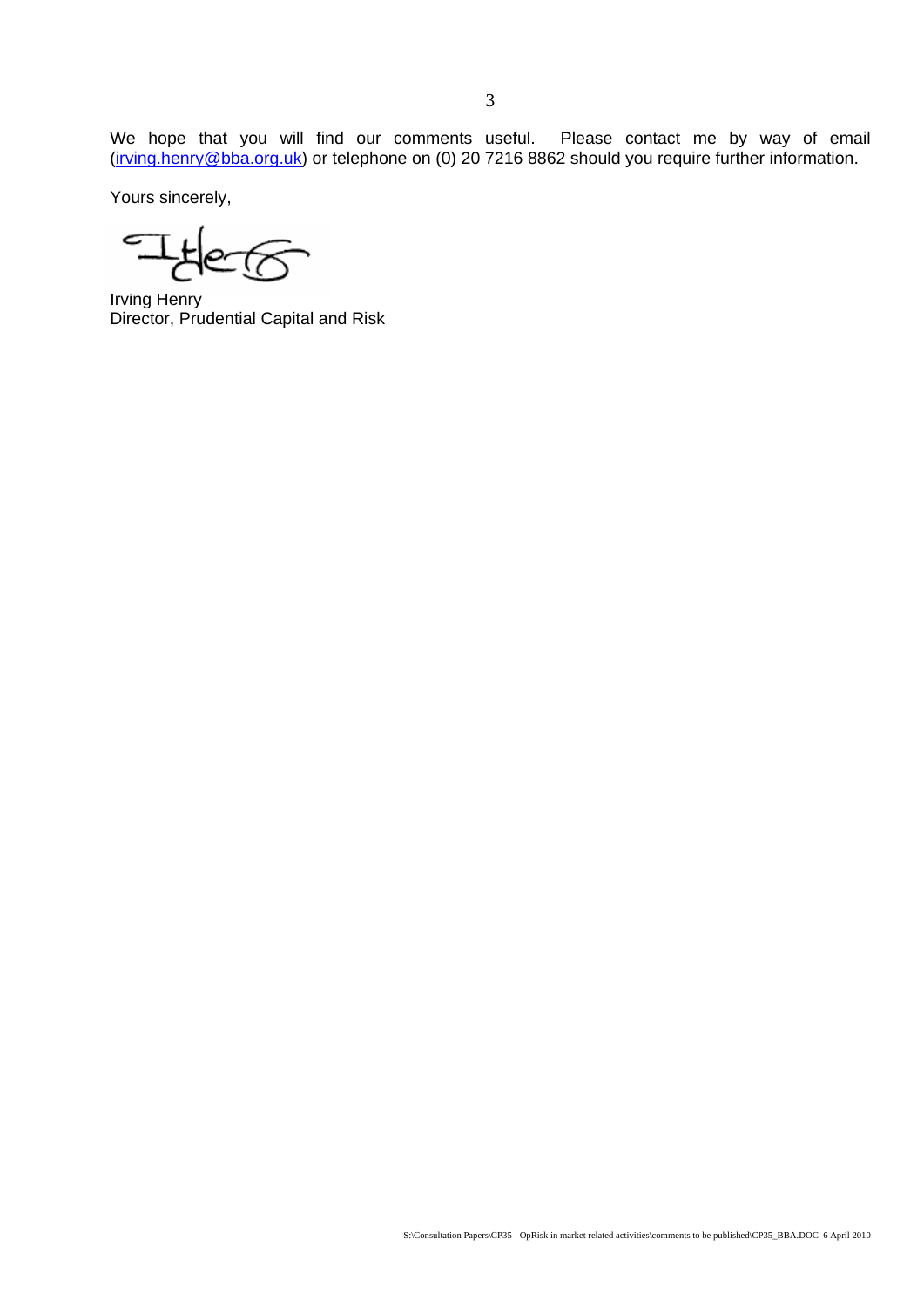### **Annex 1**

## General comments

Further to the above messages on third countries and the European Banking Au thority, we note that the objectives of CP 35 - which seems to have its basis in article 22 of the C RD - are driven by European directives, in particular the Markets in Financial Instruments Directiv e (MiFID) and the Market Abuse Directive (MAD). While we appreciate any guidance on the imp lementation of safe internal controls and best practices, we would stress the importance of clarity o n the legal basis of any requirements. This is also important as the legal basis determines if "home" or "host supe rvision" applies. For example, CP 35 addresses voice recording. This is a control that is also addressed in MiFID, where it falls under the supervisory responsibility of the host supervisor. In contrast, in CP 35 it is implied in paragraph 1 that the contents of the guidelines would fall under the responsibility of the home supervisor as per article 22 of the CRD. We would appreciate clarification on this.

### Governance mechanisms

Principle 1: We agree with the principle. It should be noted that many UK firms have committees in place already tasked with oversight of audit, risk and remuneration.

Paragraph 12: "Guarantee" should be replaced with "provide for" as it is not possible for an organizational structure to guarantee segregation of duties with certainty.

Paragraph 13: The two sub-bullets should be removed from "to this end" through to "and accounting area" as Principle 1 is adequately supported by the main content of paragraphs 12 and 13, and the sub-bullets are observational and unduly prescriptive.

Principle 2: We agree with the principle. We would add that a culture designed to mitigate risk should be promoted firm-wide, rather than restricted to the front office.

The two hyphenated points require clarification. It should be pointed out that any disruption of how firms align control functions with lines of business may take away synergies. There should be no attempt to shoehorn firms into particular business models and management structures. Regulation should be structure neutral.

Paragraph 14: "Issuing a code of conduct" should be replaced with "having appropriate policies setting standards". Many Firms have been built up over time and have developed a number of policies rather than a single code of conduct, which provide an appropriate control framework.

Paragraph 15, sub-bullet 1: "A policy establishing minimum absence requirements, ideally at least two consecutive weeks' leave for traders (via a vacation, "desk holiday" or other absence from office or from trading), so that traders are physically unable to mark or value their own books, this responsibility being carried out by a different person during those periods" should be amended. This would cover jurisdictions where the enforcement of leave is not permitted and allow firms some flexibility in the implementation of the principle (e.g. by including periods of training within the minimum absence definition).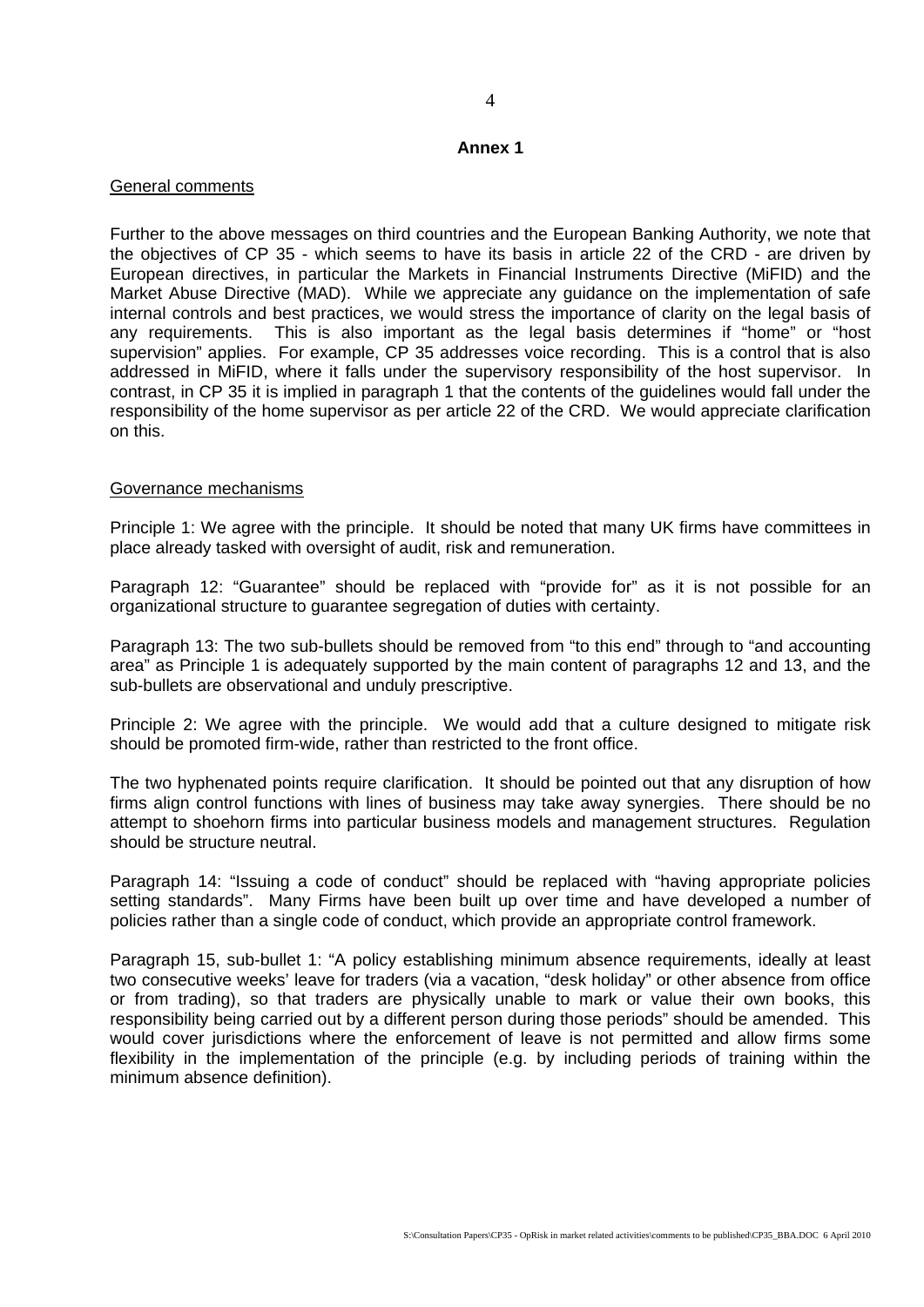Principle 3: We agree with the principle.

Principle 4: We agree with the principle. Many firms take into account operational risk losses and even non-financial metrics when setting objectives - and assessing performance. "Losses" and "an individual's or business unit's" should be deleted. We believe that operational risk should be considered when setting performance objectives, rather than focussing only on operational losses which could vary substantially from period to period.

Paragraph 21 should be amended. For example, institutions may set objectives for business managers and traders in terms of a maximum acceptable level of operational risk in the attribution of their variable remuneration. This supports the revision of the Principle noted above.

Principle 5: We agree with the principle.

Paragraphs 22-23 should be deleted. Please see our comment on paragraph 24.

Paragraph 24 should be deleted and replaced with: "Institutions should implement appropriate fraud prevention and detection controls. These could include scenarios to increase understanding of how fraud might occur at various levels within the organisation and the institution's ability to detect and manage fraudulent activity, as well as fraud awareness training and integrated systems to link control alerts to identify fraud or other areas of heightened operational risk."

#### Internal controls

Principle 6: We agree with the principle.

Paragraph 27: "Precise" should be replaced with "appropriate" and "circumscribin g" with "describing" and "activity of each trader" with "activities that each business / division may co nduct". We believe that these controls can most effectively be implemented and managed at a bus iness, desk or book level. Provided that the control framework is appropriate, this supports Principle 6 as it is written.

Paragraph 28: The reference to trading desks should be deleted from the text.

The text should be revised to read, "One objective of an authorised trading framework for the front office should be to formalise rules for trading desks enabling them to ensure they operate within a clear framework. Examples of deliverables could include lists of permitted products, market risk basis. An appropriate process of escalation and challenge should be in place to investigate any breach of permitted activities or limit breaches." Again, we believe this supports Principle 6 as it is written and that the level of application of such controls should be at the discretion of the institution. limits and supervisory guidelines for desk heads. The rules should be updated on an on-going

Paragraph 31: "Where permitted" should be inserted before "Traders' conversations" to reflect the legal requirements of different jurisdictions. "Taped" should be replaced with "recorded" to acknowledge that such recordings may be digital.

Principle 7: We recommend removing the sentence "Legal enforceability of the contracts should be assured". It is sometimes not possible to get such level of comfort.

Paragraph 32: We recommend amending the statement to read "arrangements should be agreed upon and documented in advance of trading where feasible".

Principle 8: We agree with the principle.

Paragraph 34: We recommend amending the statement to read "These trades should be identified as soon as possible by for review by the relevant control functions".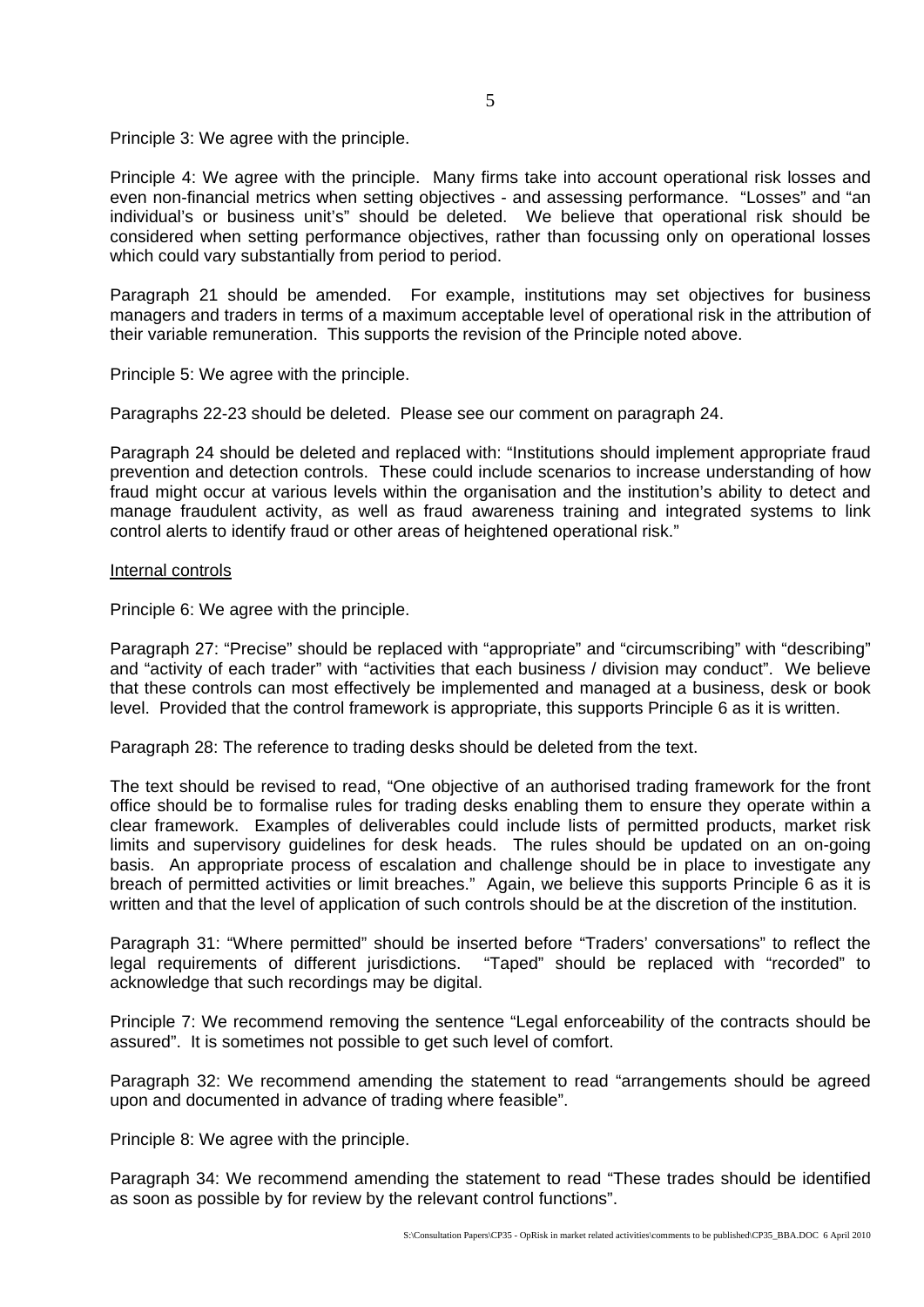Principle 9: We agree with the principle. However, it is not clear what paragraph 37 means.

Paragraph 39: We are unclear as to the precise requirements of this paragraph and while we agree that Firms should have policies governing the standards of behaviour governing the relationships between traders and counterparties, the extent and nature of the review required is not clear. We as this is consistent with MiFID. We are also unclear as to the nature of the "commercial issues" that should be dealt with by control functions as the commercial aspects of a trade would normally be recommend replacing "market counterparties" with "professional clients and eligible counterparties" dealt with by the responsible business person.

Principle 10: We agree with the principle. However, it is not clear what paragraph 39 means.

Principle 11: We agree with the principle. It is not clear what paragraphs  $45 - 8$  mean. Are supervisors looking at confirmation or affirmation of processes? Do the recommendations address Nostro or treasury management? The recommendations appear to stray into liquidity and credit risks.

"Correctly" should be replaced with "appropriately".

It is also unclear whether this Principle relates only to the requirement to have appropriate controls over Nostro balances. If this is the case then we agree, but would add that the requirement to follow up on breaks and aged balances on a timely basis should also be referenced. We seek confirmation that this point is not intended to cover liquidity management.

Paragraph 41: The statement that requires confirming the terms and conditions of transactions, at the very latest, before the end of the day is too prescriptive. We recommend deleting "(i.e. usually a few hours after the conclusion of the transactions and, at the latest, before the end of the day)" and replacing with "in line with regulatory requirements or market practices".

Paragraph 43: It should be noted that not all trades are confirmed. Exceptions are, and should be, the focus.

The paragraph should be amended to: "Whilst it is best practice that counterparty confirmations are exchanged and matched for all market transactions, it is recognised that for certain counterparties or classes of transaction exceptions to this process may be appropriate. However, the criteria for granting exceptions to the process for exchanging counterparty confirmations must be clearly set out and risk-assessed by functions separate from the traders".

Paragraph 44: "by a business unit independent of both functions" should be deleted as it is not clear how a unit independent of both front and back office would report in an organisation.

booking, not daily. Paragraph 45: "Real-time" should be replaced with "timely" as real-time implies immediately after

Paragraph 46: This should be deleted as it is not practical.

Paragraph 47: "While, on a daily basis, all the transactions should be reconciled with the general ledger" should be deleted.

Paragraph 48: While we accept that internal trades should be subject to appropriate controls, we do not agree that these should necessarily be the same as those in place with external counterparts and that alternative controls such as reconciliations or switch ticketing could satisfy the requirement as adequately as an internal confirmation process.